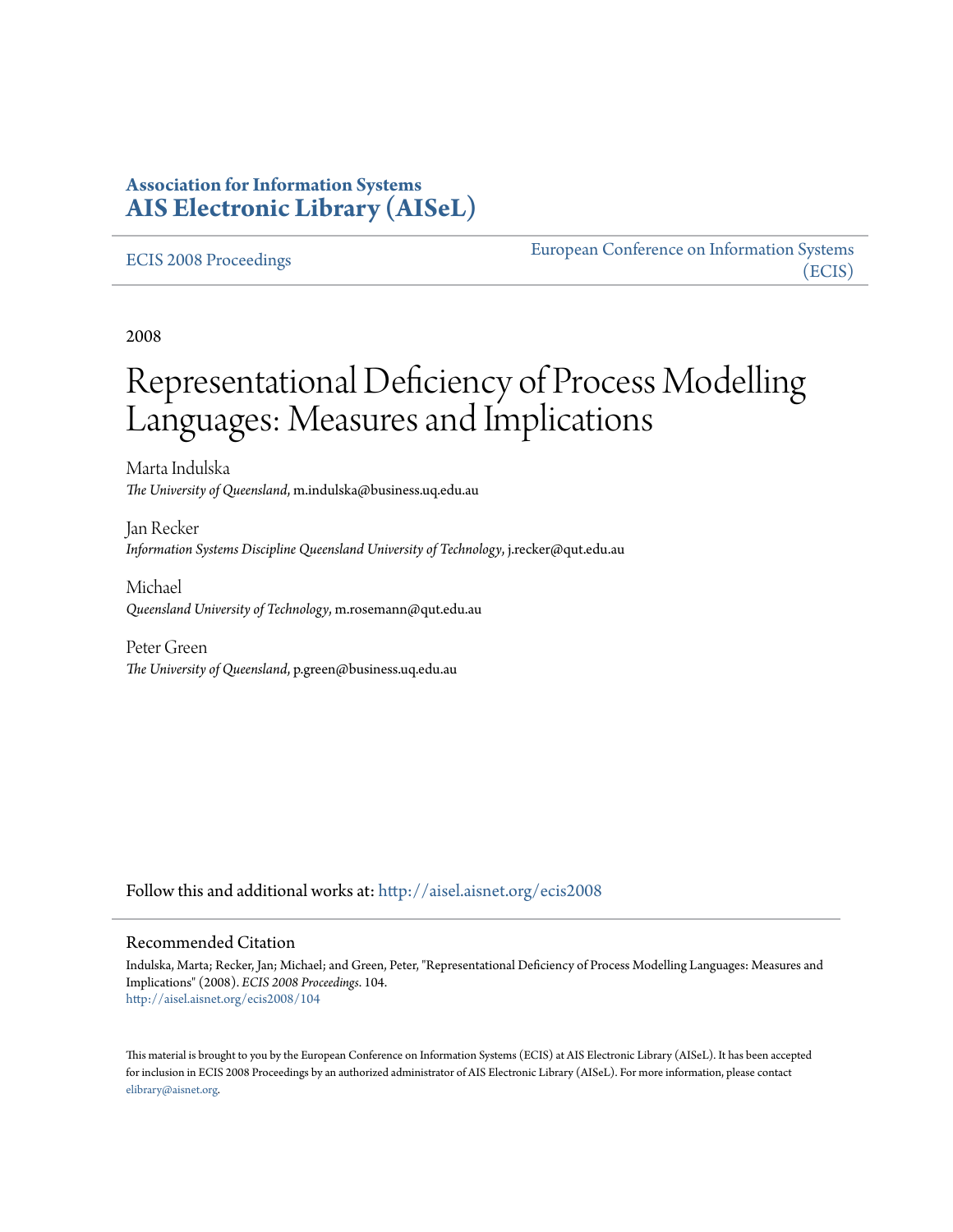# REPRESENTATIONAL DEFICIENCY OF PROCESS MODELLING LANGUAGES: MEASURES AND IMPLICATIONS

Indulska, Marta, The University of Queensland, St Lucia, QLD 4072, Australia, m.indulska@business.uq.edu.au

- Recker, Jan, Queensland University of Technology, 126 Margaret Street, Brisbane, QLD 4000, Australia, j.recker@qut.edu.au
- Rosemann, Michael, Queensland University of Technology, 126 Margaret Street, Brisbane, QLD 4000, Australia, m.rosemann@qut.edu.au
- Green, Peter, The University of Queensland, St Lucia, QLD 4072, Australia, p.green@business.uq.edu.au

#### Abstract

*The large number of available process modelling languages has given rise to the need for evaluation and comparison of their representational capabilities. Over the last few years, the research community has risen to the challenge by carrying out a significant amount of work in the area of such analysis. Much of this effort is based on the Bunge-Wand-Weber representation model, a common benchmark used for the analysis of grammars that purport to model the real world and the interactions within it. However, the carried out BWW analyses of various process modelling languages exist largely separately from each other, with no comprehensive effort at the comparative measurement of their representational capability. This paper introduces four measures that, together, reflect the representational capacity and clarity of a process modelling language. These four measures are used in this paper to compare seven popular process modelling languages. The work provides insights into the representational deficiency similarities and differences between process modelling languages and also predicts some of their implications for practice.*

*Keywords: process modelling, representation theory, ontological analysis, business process management*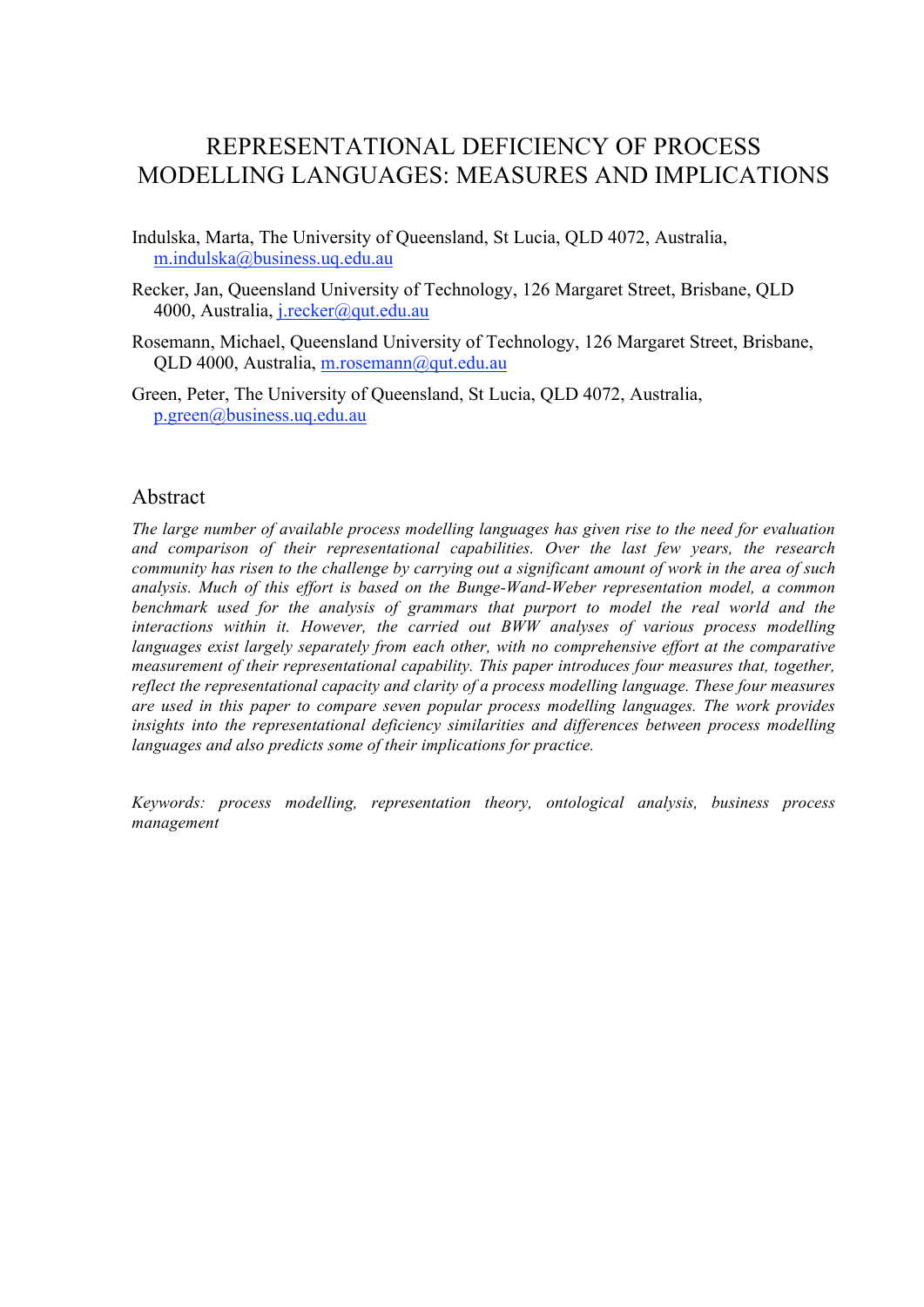# **1 INTRODUCTION**

While the general objectives and methods of Business Process Management (BPM) are not new, BPM has only recently received a significant amount of attention and is now perceived to be a main business priority (Gartner Group 2007). However, the actual modelling of business processes still presents major challenges for organizations (Indulska *et al.* 2006). In simple terms, process modelling is the task of creating so-called process models through the use of a (mostly graphical) modelling language, i.e., a set of grammar constructs and rules to combine those constructs. As graphical presentations of current or future business processes, business process models serve two main purposes. First, intuitive business process models are used for scoping the project, and capturing and discussing business requirements and process improvement initiatives with subject matter experts. A prominent example of such a business modelling language is the Event-driven Process Chain (EPC) (Scheer 2000). Second, business process models are used for process automation, which requires their conversion into executable languages. These automated languages have higher requirements in terms of expressive power. Examples include Petri nets (Petri 1962) or the Business Process Modelling Notation (BPMN) (BPMI.org & OMG 2006).

Overall, a large number of process modelling languages has been proposed since Carl Petri published his initial ideas on Petri nets in 1962 (Petri 1962), and process modelling has become one of the most popular reasons for conceptual modelling (Davies *et al.* 2006). In turn, this situation has created problems for organizations in terms of choice of language for their process modelling initiatives. The lack of systematic evaluation and comparison of representational capabilities of modelling techniques leaves organizations less capable of choosing a technique that fits their modelling needs, hence increasing the complexity of documenting and managing their processes. The research community has responded to this problem by investigating theoretical bases on which such languages can be systematically compared, and has also provided analyses of various process modelling languages. The basis for the majority of the analyses has been the Bunge-Wand-Weber (BWW) representation model (Wand & Weber 1990, 1993, 1995, Weber 1997), which uses the principles of *representational analysis* for the investigation of a modelling language's strength and weaknesses. The BWW representation model denotes a widespread means for evaluating conceptual modelling languages for information systems analysis and design. However, despite the availability of representational analyses of various languages, there is a lack of consistent measurement through which the languages' representational capabilities might be compared. Also, most studies to date have focussed on one specific representational measurement only, *viz.*, ontological completeness, instead of exploiting the full spectrum of possible deficiency measurement that the representation model has to offer (Rosemann *et al.* forthcoming). Thus, our research is motivated in several ways:

- to provide, for the BWW analyses, measurements that reflect a process modelling language's capability to represent a domain completely and without ambiguity;
- to visualise and compare, based on the introduced measures, the representational deficiencies of seven popular process modelling languages; and
- to examine any evident patterns of similarity between the various languages, based on the introduced measures, and discuss their implications for process modelling practice.

The *aim of this paper* then is to enhance existing BWW analyses of completeness and clarity of process modelling languages by providing finer granularity of comparison through the use of standardised measures. We are very much aware that ontological completeness and clarity are not the only relevant criteria for the evaluation of capabilities of a process modelling language. Thus, the focus on the set of BWW constructs in our comparative analysis leads to a specific scope. The study is based on a review of seven previously published BWW analyses of process modelling languages, *viz.*  Petri nets (Petri 1962), EPC (Scheer 2000), Electronic Business using eXtensible Markup Language Business Process Specification Schema (ebXML BPSS) v1.01 (OASIS 2001), Business Process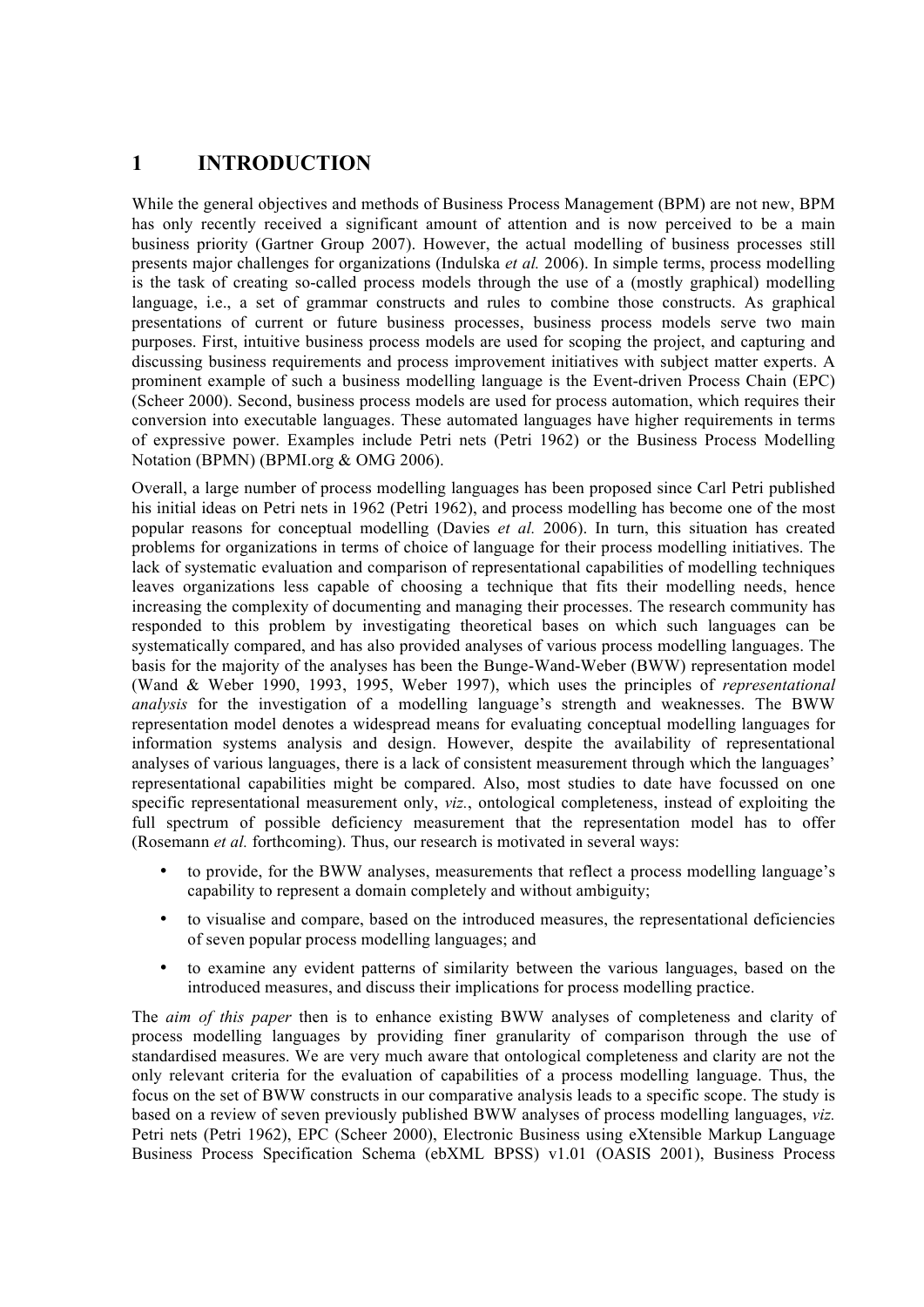Modelling Language v1.0 (BPML) (Arkin 2002), Business Process Execution Language for Web Services (BPEL4WS) v1.1 (Andrews *et al.* 2003), Web Service Choreography Interface v1.0 (WSCI) (Arkin *et al.* 2002), and BPMN (BPMI.org & OMG 2006), and introduces four measures that reflect these languages' complexity through the degrees of construct deficit, overload, excess and redundancy. The comparability afforded by the introduced measures allows the identification of commonalities between the languages and also points to differences in their design considerations.

This paper is structured as follows. The next section provides an overview of the benchmark on which the measures are to be defined – the Bunge-Wand-Weber representation model – and its previous applications in the area of process modelling. Section 3 reviews the BWW analyses of the seven chosen process modelling languages and introduces the four measures on which they can be compared. Section 4 discusses the results of the application of the measures to our chosen set of process modelling languages, and also discusses some implications for practice. The paper concludes in section 5 with a brief discussion of results, limitations, and an outlook to future research.

# **2 BACKGROUND & RELATED WORK**

Over the last few decades many conceptual modelling languages have emerged with limited theoretical foundation underlying their conception or development (Floyd 1986). Concerned over this trend, Wand and Weber (1990, 1993, 1995) developed and refined a set of models for the evaluation of the representational capability of the modelling languages. These models are based on an ontology defined by Bunge (1977) and are referred to as the Bunge-Wand-Weber (BWW) models. Generally, *ontology* studies the nature of the world and attempts to organize and describe what exists in reality, in terms of the properties of, the structure of, and the interactions between real-world things (Shanks & Tansley & Weber 2003). As computerized information systems are representations of real world systems, Wand and Weber suggest that a theory of representation based on ontology can be used to help define and build information systems that contain the necessary representations of real world constructs including their properties and interactions. The *BWW representation model* is one of three theoretical models defined by Wand and Weber (Wand & Weber 1995) that make up the Representation Theory. The model specifies the constructs that are deemed necessary to provide faithful representations of Information Systems, and which therefore should be included in any conceptual modelling language. These constructs can be represented in a meta model that shows four clusters (Rosemann & Green 2002): things including properties and types of things; states assumed by things; events and transformations occurring on things; and systems structured around things. For more information on the BWW representation model refer to (Weber 1997).

Weber (1997) suggests that the BWW representation model can be used to analyze a particular modelling language to make predictions on the modelling strengths and weaknesses of the language, in particular its capabilities to provide *complete* and *clear* representations of the domain being modelled. Such analysis is done by relating, or mapping, the representational model and the language constructs to each other. The basic assumption is that any deviation from a 1:1 relationship between the corresponding constructs in the representation model and the modelling language leads to representational deficiency in the use of the language, which potentially causes confusion to its users. He clarifies two main evaluation criteria that may be studied according to the BWW model: *Ontological Completeness* and *Ontological Clarity*. These criteria can be further categorized into four sub-types (see Figure 1).

*Ontological completeness* is indicated by the inverse degree of construct deficit (1:0), *i.e.*, the extent to which a process modelling language covers completely the constructs proposed in the BWW representation model. On the other hand, *ontological clarity* is constituted by the degrees of construct overload (m:1), being the extent to which single language constructs cover several BWW constructs, construct redundancy (1:m), being the extent to which a single BWW construct maps to several language constructs, and construct excess (0:1), being the extent of language constructs that do not map to any BWW construct.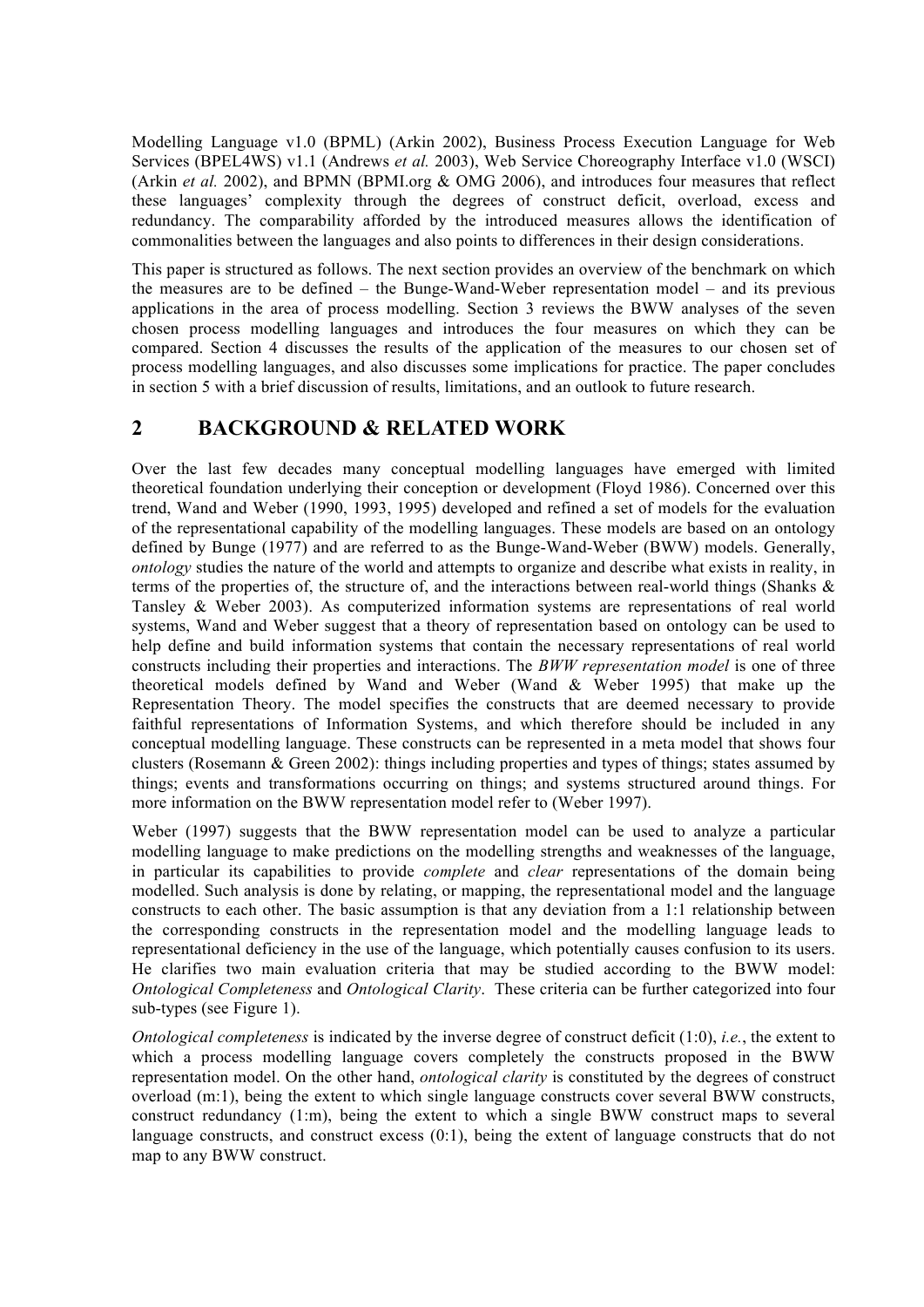

*Figure 1. Representational deficiencies of a modelling language. Adapted from (Weber 1997)*

Based on these four types of mappings, representation theory advocates the principle that a 'good' modelling language should be ontologically complete, i.e., it should not exhibit construct deficit. Ontological completeness implies that language users can describe all real-world phenomena that they seek to have represented by the information system they model. A 'good' modelling language should furthermore be ontologically clear, i.e., it should not exhibit construct overload, redundancy or excess. Ontological clarity implies that users can unambiguously describe the real-world phenomena that they seek to have represented without causing confusion to the end users.

The BWW representation model has been successfully used in many research projects for the evaluation of different modelling languages (see (Green & Rosemann 2004, Rosemann *et al.* forthcoming) for overviews), including data models, object-oriented models and reference models. It also has a track record in the area of process modelling, with contributions coming from various researchers. Keen and Lakos (1996), for example, determined essential features for a process modelling scheme by using the BWW representation model to evaluate the degree of ontological completeness of six process modelling languages in a historical sequence. The process modelling languages examined include the ANSI flowchart notation, the ISO Conceptual Schema Model (ISO/TC97), the Méthode d'Etude et de Réalisation Informatique pour les Systèmes d'Entreprise (MERISE), the Data Flow Diagram (DFD) notation, the Integrated Definition Method 3 Process Description Capture Method (IDEF3), and the Language for Object-Oriented Petri nets (LOOPN++). From their analysis, Keen and Lakos concluded that, in general, the BWW representation model facilitates the interpretation and comparison of process modelling languages. They propose the BWW constructs of *system*, *system composition*, *system structure*, *system environment*, *transformation*, and *coupling* to be essential process modelling language requirements.

Green and Rosemann (2000) used the BWW representation model to analyze the Event-Driven Process Chain (EPC) notation, focusing on both ontological completeness and clarity. Empirically confirmed shortcomings were found in the EPC notation with regard to the representation of real world objects, in the definition of business rules, and in the thorough demarcation of the analyzed system (Green & Rosemann 2001).

Green *et al.* (2005) also examined ebXML BPSS v1.01 in terms of ontological completeness and clarity. This study was then extended by Green *et al.* (2007) to include the examination of three other leading standards for enterprise system interoperability, including BPEL4WS v1.1, BPML v1.0, and WSCI v1.0. In addition, a minimal ontological overlap (MOO) analysis (Weber 1997) was also conducted in order to determine the set of modelling standards with a minimum number of overlapping constructs but with maximal ontological completeness (MOC), *i.e.*, maximum expressiveness, between the selected standards. The study identified two sets of standards that, when used together, allow for the most expressive power with the least overlap of constructs, *viz.,* ebXML BPSS and BPEL4WS, and, ebXML and WSCI.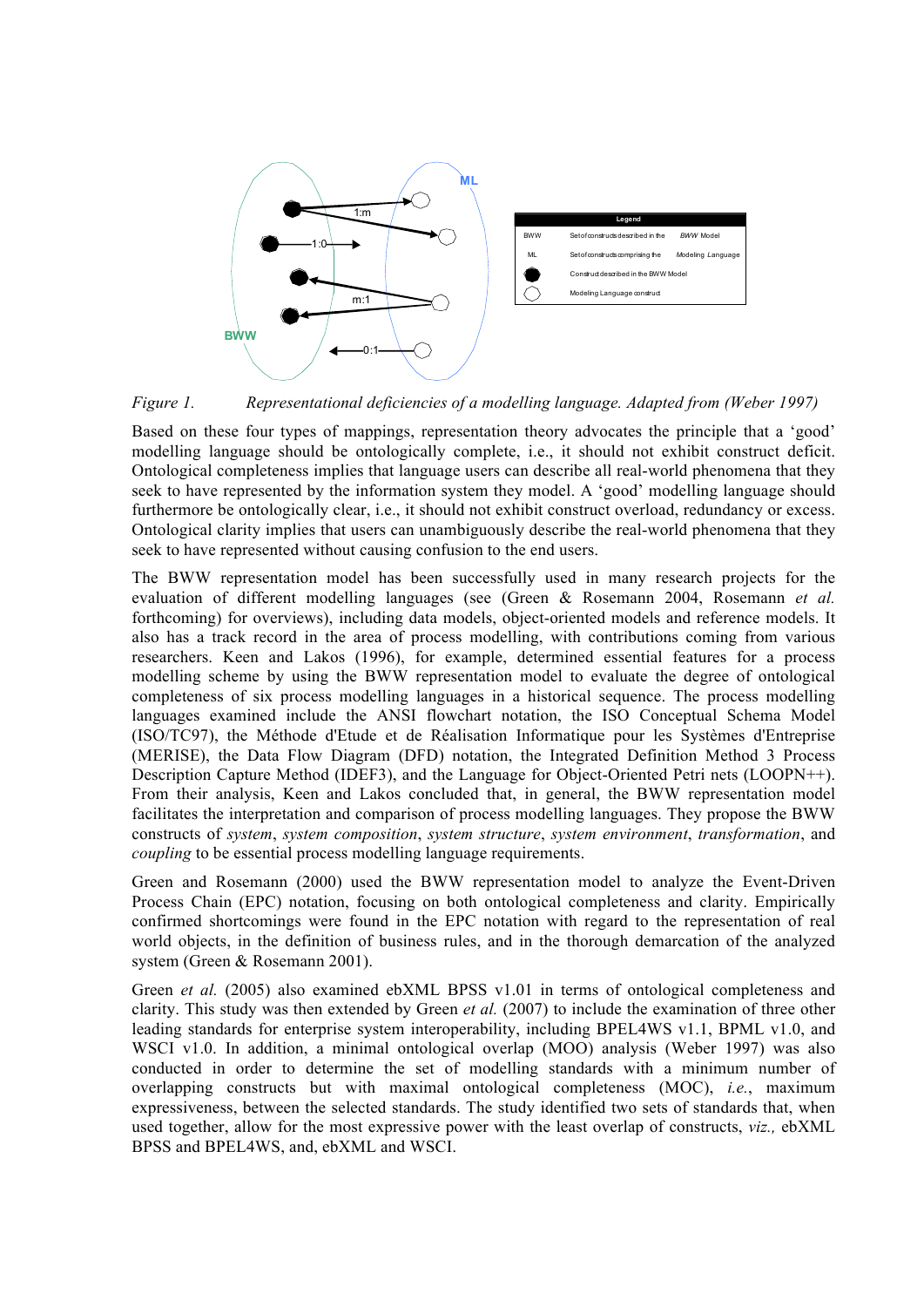While some criticisms have been leveled over the years at the use of representation theory, *viz*., limited empirical testing (Wyssusek 2006), lack of coverage and lack of understandability of the constructs (Rosemann *et al.* 2004), the work to date has attempted to mitigate such criticisms. For instance, a number of authors have undertaken empirical tests of the validity of the predictions stemming from representation theory (e.g., (Green 1997, Bodart *et al.* 2001, Green and Rosemann 2001, Shanks *et al.* 2002, Parsons and Cole 2004, Gemino and Wand 2005, Burton-Jones and Meso 2006, Recker *et al.* 2006)). These studies found that the premises offered by representation theory indeed affect conceptual modeling activities, outcomes and success, and, moreover, leverage "better" conceptual modeling. Other researchers have furthermore undertaken efforts to provide procedural guidelines for the application of the theory (Green *et al.*, 2006).

Following these procedural guidelines, Recker *et al.* (2006) employed the BWW representation model to analyse BPMN and derive a number of propositions in regards to its deficiencies. These propositions were empirically tested and majority were supported by BPMN users. Rosemann *et al.* (2006) then consolidated various BWW analyses of process modelling languages and provided a snapshot of the evolution of such languages based on the levels of their ontological completeness. We build on this work here by providing a finer granularity of the BWW analysis results – one that includes the frequency of BWW construct representation – and introducing measures *for each of the four* possible representational deficiencies, i.e., we extend the study by Rosemann *et al.* (2006) with the aspect of ontological clarity. Hence, we draw on the original analyses of the languages to also further consider their construct redundancy, overlap and excess levels, thus allowing us to compare the seven popular modelling languages based on all four ontological deficiencies. Accordingly, the next section recaps the consolidated BWW analyses of our chosen process modelling languages, provides a more detailed BWW representation analysis result and introduces the measures.

#### **3 ANALYSIS AND MEASURES OF DEFFICIENCY**

Our work focuses on already carried out BWW analyses of process modelling languages. The languages chosen for this study are: EPC, Petri nets, ebXML, BPML, WSCI, BPEL, and BPMN (refer to Figure 2). While additional process modelling languages have been analysed with the BWW representation model as the benchmark (Rosemann *et al.* 2006), these analyses only focused on the ontological completeness of the language, hence not providing us with all necessary data for a full comparison across all ontological deficiencies. The omitted languages, for example MERISE or IDEF3, also are not frequently used in practice, hence further justifying the decision to eliminate them from our study. Moreover, there is also work that concentrates on the BWW representational analysis of dynamic modelling languages (see, for example, (Opdahl & Henderson-Sellers 2002, Soffer *et al.* 2001)), however, these particular languages are not considered in our research. For example, modelling languages relying on an object-oriented paradigm (like UML, OML, OPM, or LOOPN++) have not been included in this study. These languages, applied in software engineering rather than process management contexts, have different or extended requirements in terms of representation capabilities and are, therefore, limited in comparability to 'pure' process modelling notations.

The consolidated analysis of the seven considered modelling languages is shown in Figure 2. This work is based on, and extends the work described in (Rosemann *et al.* 2006). While the focus of the work by Rosemann *et al.* (2006) studied the occurrences of BWW construct mappings only, we now consider the frequency with which BWW representation constructs are supported in the process modelling languages. Accordingly, in Figure 2, a number in a cell indicates that the process modelling language represented in the specific column provides that number of representations for the BWW construct represented in the specific row. An 'x' in a table cell represents that a BWW construct can be represented in the modelling languages, but not necessarily all variations of the construct are supported. This situation is only relevant to the BWW property construct, which is further specified as different types of properties in the BWW model *e.g.* emergent property, mutual binding property etc.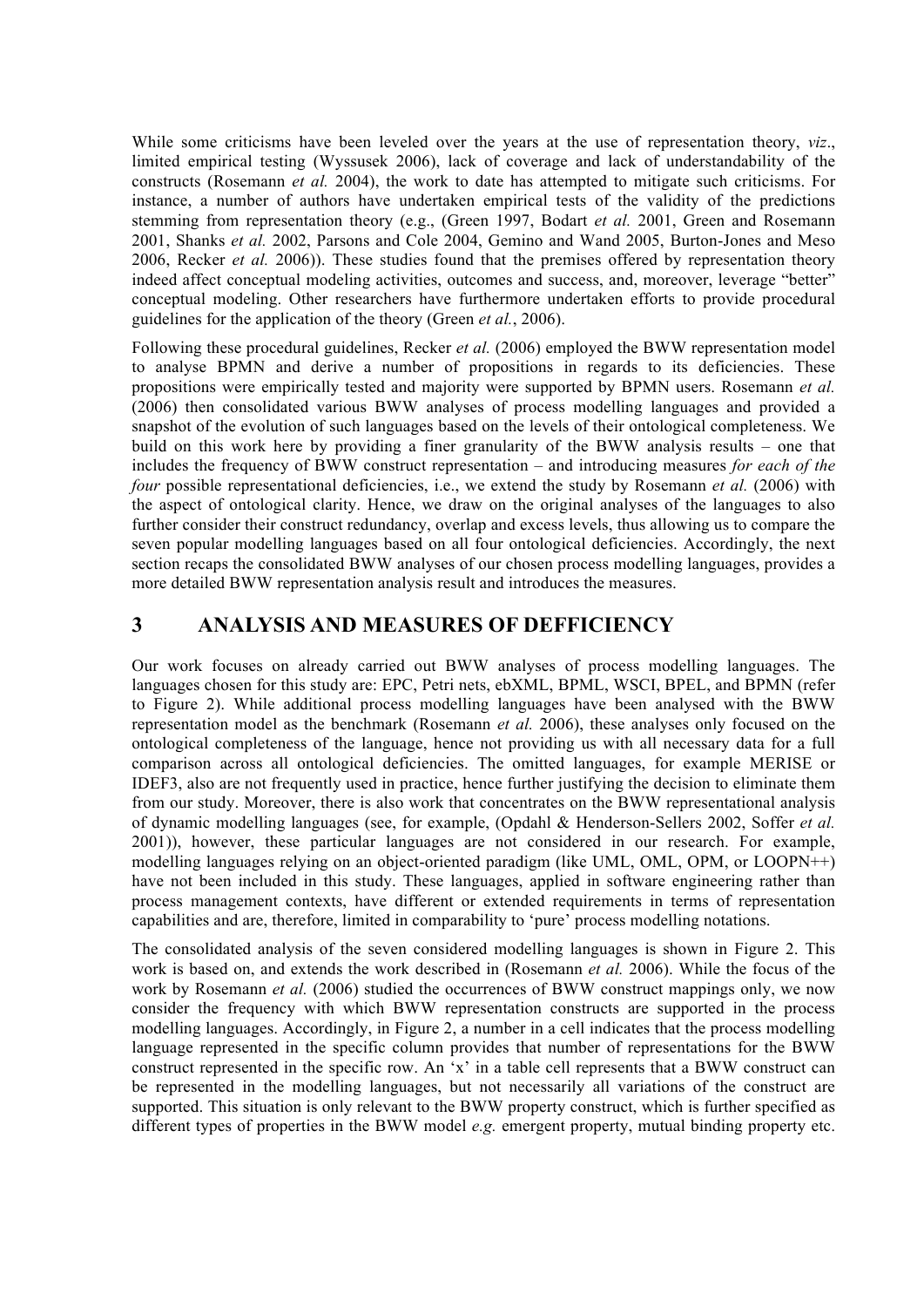The consideration of the BWW property construct at the higher level is necessary because not all previous studies considered the various property specialisations.

| Language<br>Version                                       | Petri net | EPC  | ebXML                      | <b>BPML</b>         | <b>WSCI</b> | BPEL4WS BPMN                                       |                |
|-----------------------------------------------------------|-----------|------|----------------------------|---------------------|-------------|----------------------------------------------------|----------------|
| Year                                                      |           |      | 1.01                       | 1.0                 | 1.0         | 1.1                                                | 1.0            |
| <b>BWW Construct</b>                                      | 1962      | 1992 | 2001                       | 2002                | 2002        | 2003                                               | 2004           |
| <b>THING</b>                                              | 1         |      |                            |                     |             | Things including Properties and Types <sub>2</sub> |                |
| <b>CLASS</b>                                              | 1         |      |                            |                     |             |                                                    |                |
| <b>KIND</b>                                               |           |      |                            |                     |             |                                                    |                |
| <b>PROPERTY</b>                                           |           | X    | x                          | x                   | x           | x                                                  | x              |
| <b>STATE</b>                                              | 3         | 1    | 5                          | 1                   | 1           | 1                                                  |                |
| CONCEIVABLE                                               |           |      |                            |                     |             |                                                    |                |
| <b>STATE SPACE</b>                                        |           |      | 1                          |                     |             |                                                    |                |
| <b>STATE LAW</b>                                          | 1         | 1    |                            |                     |             |                                                    |                |
| <b>LAWFUL STATE</b><br><b>SPACE</b>                       | 1         |      |                            |                     |             |                                                    |                |
| <b>STABLE STATE</b>                                       |           |      | 1 States assumed by Things |                     |             |                                                    |                |
| <b>UNSTABLE STATE</b>                                     | 3         |      | 1                          |                     |             |                                                    |                |
| <b>HISTORY</b>                                            |           |      | 1                          |                     |             |                                                    |                |
| <b>EVENT</b>                                              | 1         | 1    | 3                          | 3                   | 6           | 4                                                  | 9              |
| <b>CONCEIVABLE</b>                                        |           |      | 1                          |                     |             |                                                    |                |
| <b>EVENT SPACE</b><br><b>LAWFUL EVENT</b><br><b>SPACE</b> |           |      | 3                          |                     |             |                                                    |                |
| <b>EXTERNAL EVENT</b>                                     |           | 1    | 3                          | $\overline{2}$      | 3           | 1                                                  | 8              |
| <b>INTERNAL EVENT</b>                                     | 1         | 1    | Events and fransformations |                     |             |                                                    | 8              |
| <b>WELL-DEFINED</b><br><b>EVENT</b>                       | 1         | 1    |                            |                     |             |                                                    | $\overline{2}$ |
| POORLY DEFINED                                            |           |      |                            | occurring on Things |             |                                                    | $\overline{7}$ |
| <b>EVENT</b><br><b>TRANSFORMATION</b>                     | 1         | 1    | 1                          | 10                  | 8           | 11                                                 | 6              |
| LAWFUL                                                    |           |      |                            |                     |             |                                                    |                |
| <b>TRANSFORMATION</b>                                     | 1         | 1    | 1                          | 4                   | 4           | 3                                                  | 7              |
| <b>ACTS ON</b>                                            | 1         |      |                            |                     |             | 1                                                  | 1              |
| <b>COUPLING</b>                                           |           |      | 2                          |                     | 1           | 1                                                  | 1              |
| <b>SYSTEM</b>                                             |           |      | $\overline{2}$             |                     | 1           | 1                                                  | $\overline{2}$ |
| <b>SYSTEM</b><br><b>COMPOSITION</b>                       |           |      |                            |                     | 1           | 1                                                  | $\overline{2}$ |
| <b>SYSTEM</b><br><b>ENVIRONMENT</b>                       |           |      |                            |                     |             |                                                    | $\overline{2}$ |
| <b>SYSTEM</b>                                             |           |      |                            |                     |             | Systems structured around Things                   |                |
| STRUCTURE<br><b>SUBSYSTEM</b>                             |           |      |                            |                     |             |                                                    | $\overline{2}$ |
| SYSTEM                                                    |           |      |                            |                     |             |                                                    |                |
| <b>DECOMPOSITION</b>                                      |           |      |                            |                     |             |                                                    | $\overline{2}$ |
| <b>LEVEL STRUCTURE</b>                                    |           | 1    |                            |                     |             |                                                    | $\overline{2}$ |

*Figure 2. Consolidated BWW representational analysis of the chosen modelling languages*

#### 3.1 Measures of representational deficiency

In order to enable comparison between the languages, we now introduce four measures of their potential representational deficiencies. That is, we introduce a measure for ontological completeness and three measures that, together, can be used to approximate, and assess, ontological clarity.

For the purpose of objectively comparing the ontological completeness of a process modelling language, we propose the *Degree of Deficit (DoD)* measure. DoD can be measured relatively as the number of BWW constructs found *not* to have a mapping to language constructs divided by the *total* number of constructs defined in the BWW representation model.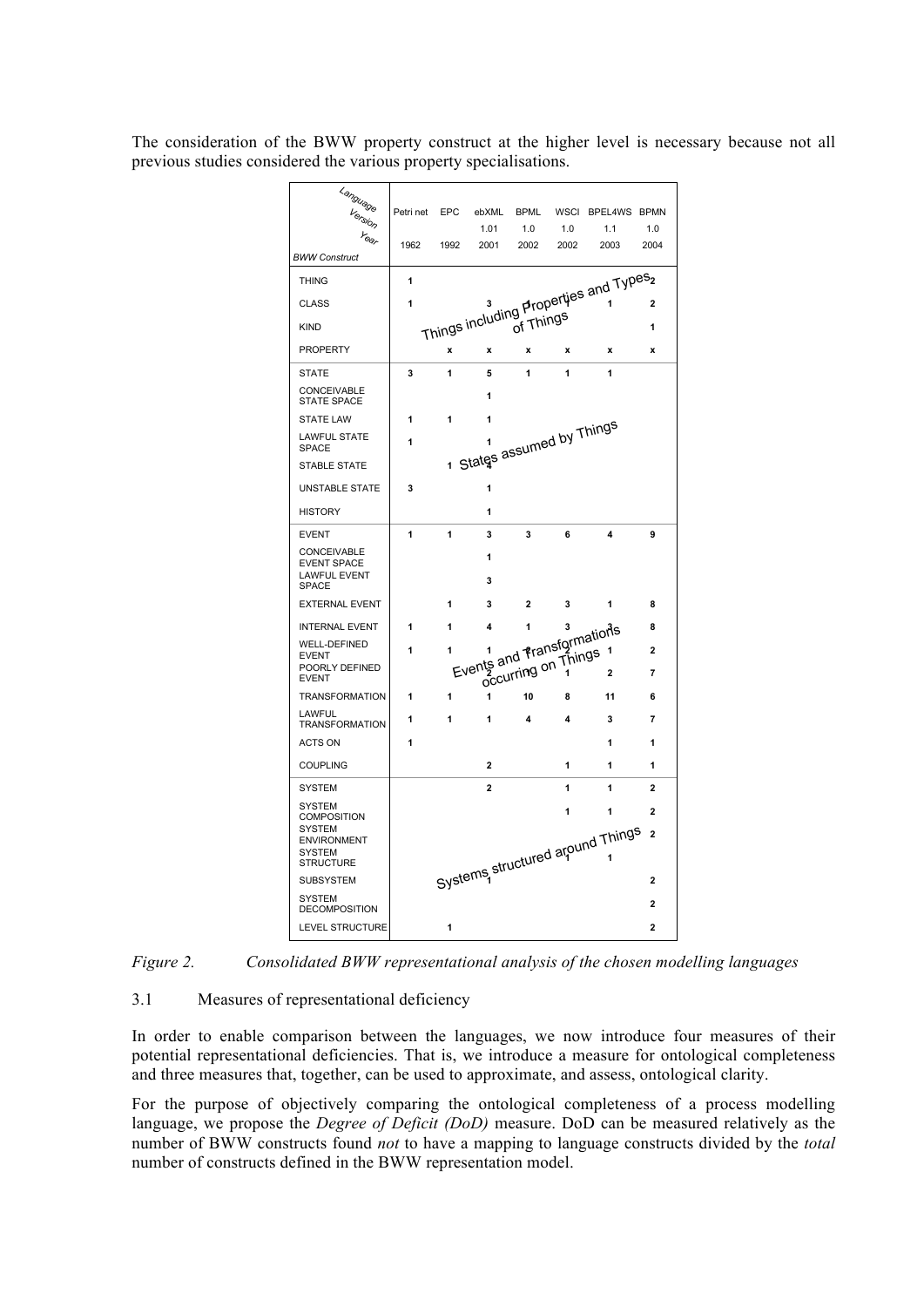For the purpose of objectively comparing the ontological clarity of a process modelling language, we propose three measures *viz. Degree of Redundancy (DoR), Degree of Overlap (DoO) and Degree of Excess (DoE)*, for the earlier discussed construct redundancy, construct overlap and construct excess situations, respectively. DoR can be measured relatively as the number of language constructs found to have a mapping to the *same* BWW construct divided by the *total* number of constructs in the modelling language. DoE can be measured relatively as the number of language constructs found *not* to have a mapping to any BWW construct divided by the *total* number of constructs in the modelling language. Last, DoO can be measured relatively as the number of language constructs found to have a mapping to *more than one* BWW construct divided by the *total* number of constructs in the modelling language.

On the basis of these four measures, our forthcoming analysis rests on a very simple observation: A high degree of ontological completeness (i.e., a low degree of construct deficit) of a process modelling language would mean that users are able to depict all relevant aspects of real-world domains they seek to have articulated in a process model. As such, the degree of deficit is indicative of the coverage capacity of a process modelling language. This coverage capacity, however, can be negatively affected by a lack of ontological clarity. The clarity of a language describes how unambiguously the meaning of its constructs is specified and, thus, how much effort is needed to ascribe desired real-world meaning to the constructs.

In other words, while a certain language may provide sufficient representation (indicated by a low degree of construct deficit), it may be complex to use because this scope of coverage may come at the expense of redundant, overloaded or excessive constructs (indicated by high degrees of construct redundancy, overload and excess). Hence, representation theory offers the theoretical foundation for measuring the complexity of a process modelling language: given a certain scope of coverage, as defined by the degree of deficit in a language, one is able to gauge, and compare, the complexity of the language by establishing its degrees of redundancy, overload and excess.

In the next section, we present the results of the comparison of the four measures for the chosen languages. Due to space considerations we do not present here the full analyses of construct redundancy, construct overlap and construct excess. Instead, we focus on the comparative results and reserve this finer detail for an extension of the paper and for presentation at ECIS.

# **4 RESULTS**

Having applied the introduced measures to the BWW analyses of the chosen process modelling languages (see summarised results in Table 1), we are able to visualise the results in a series of radar charts that enable easy comparison of the languages' representational deficiencies. The radar charts are shown in Figure 3, with the degrees of deficit and excess represented on the Y-axis and the degrees of overlap and redundancy represented on the X-axis. All measures are represented in percentage terms.

| Technique          | DoD    | DoR.     | DoE.      | D <sub>0</sub> O |
|--------------------|--------|----------|-----------|------------------|
| Petri Net          | 58.62% | 28.57%   | $0.00\%$  | 42.86%           |
| <b>EPC</b>         | 62.07% | $0.00\%$ | 42.86%    | 28.57%           |
| ebXML 1.01         | 27.59% | 15.69%   | 13.73%    | $1.96\%$         |
| BPML10             | 65.52% | 30.43%   | 28 26%    | $0.00\%$         |
| WSCI 1.0           | 48.28% | 30.61%   | 18.37%    | 4.08%            |
| <b>BPEL4WS 1.1</b> | 48.28% | 31.91%   | $12.77\%$ | 2.13%            |
| BPMN 1.0           | 34.48% | 51.28%   | 38.46%    | 25.64%           |

*Table 1. Ontological completeness and clarity of process modelling techniques*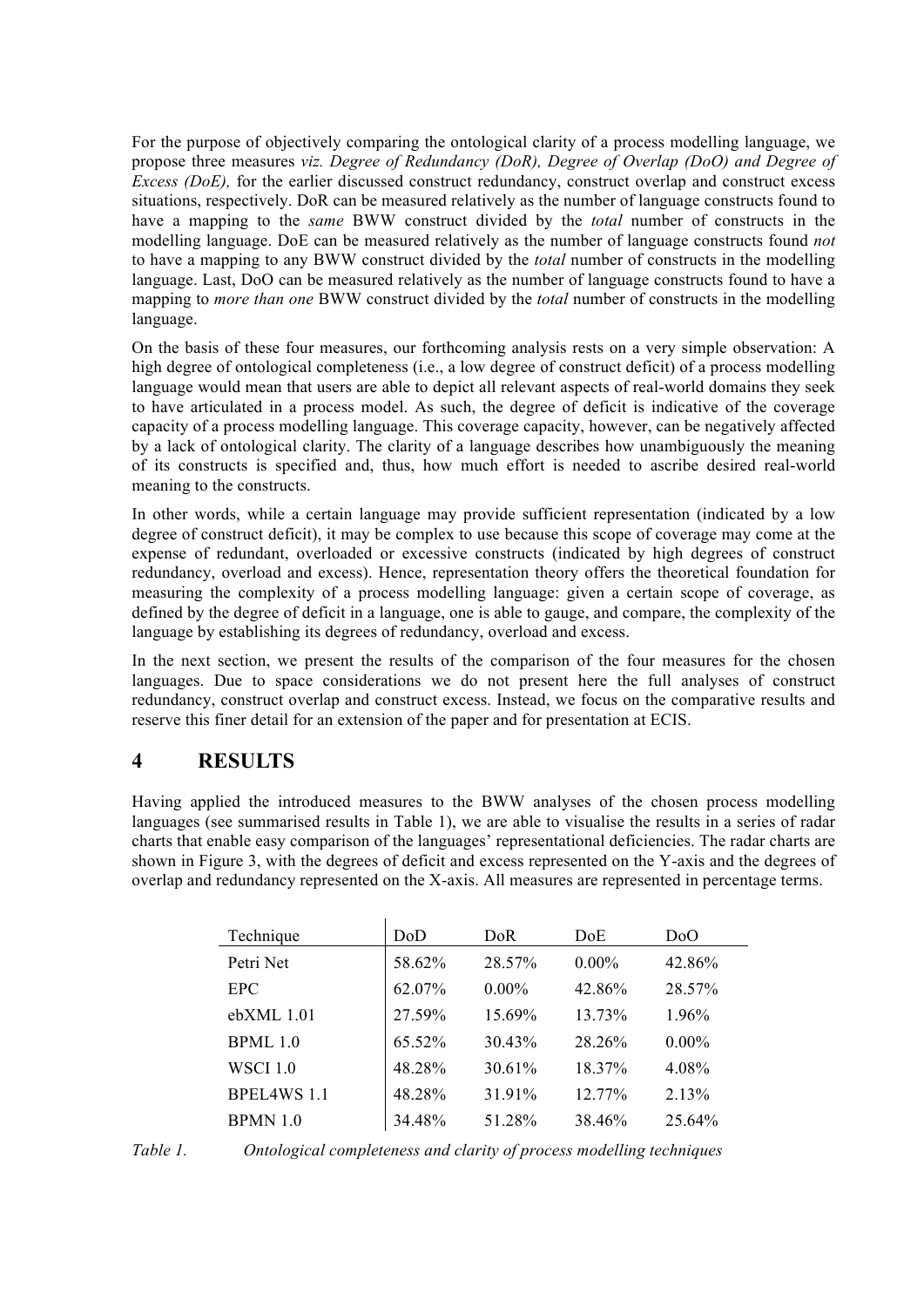From Figure 3, some interesting conclusions can be drawn in regards to the representational deficiencies of process modelling languages. Clearly, the capability of ebXML is closest to the general principles of representation theory, as its relatively low degree of deficit (28%) is complemented by low degrees of redundancy (16%), excess (14%) and overload (2%). It can thus be assumed that the use of ebXML not only enables modellers to create reasonably complete descriptions of real-world domains but also relatively clear descriptions that bear little complexity and can unambiguously be interpreted. On the other hand, EPC, unlike ebXML, exhibits no construct redundancy (0%) but a very high deficit of constructs (62%) as well as comparatively medium and low degrees of excess (43%) and overload (29%) respectively. Accordingly, based on the BWW representation model, the use of the EPC language for modelling initiatives can be problematic due to its high deficit of BWW constructs, and significant levels of excess constructs. Despite being the only considered language to exhibit no construct redundancy, the situation implies that users will encounter ambiguity in their choice of modelling constructs as they struggle to ascribe meaning to EPC constructs that do not appear to clearly represent real world objects and struggle to find representations for such real world objects.



*Figure 3. Radar charts of ontological completeness and clarity based on introduced measures*

A scan of Figure 3 also shows that Petri nets is the only language to not exhibit any degree of construct excess (0%). This is a desirable situation as it prevents user confusion due to the need to ascribe meaning to constructs that do not appear to have a real world meaning. This situation is also helped by the relatively low levels of construct redundancy in Petri nets. However, the language does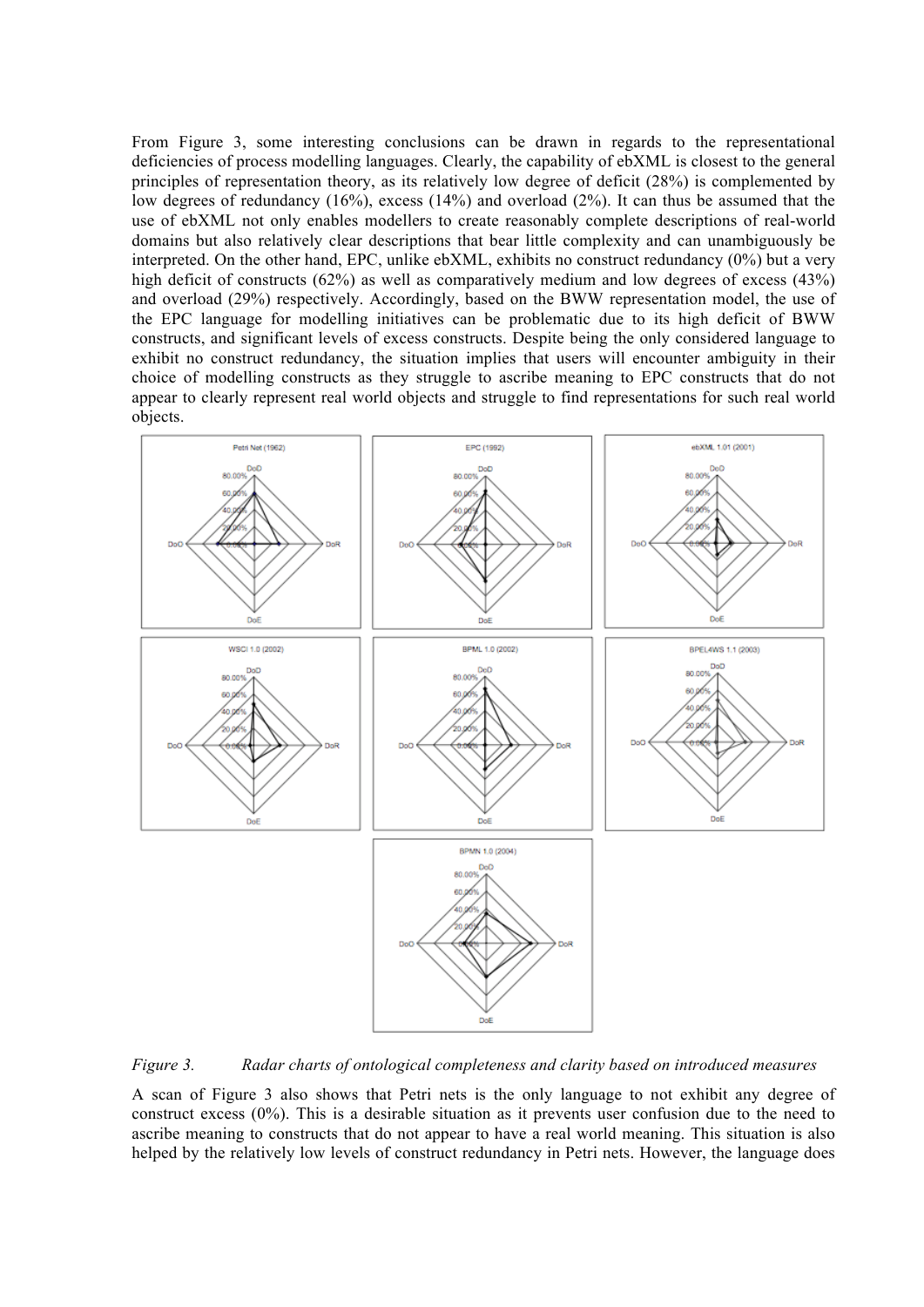exhibit a high degree of deficit, which appears to lead to a moderate degree of overload as real world phenomena are represented by the same BWW construct due to the lack of its representation. This situation in itself leads to the development of models that are ambiguous in their interpretation.

The visualisation of the measures also shows that BPML, WSCI and BPEL4WS share commonalities in the degrees of their representational deficiencies. Each of the three languages shares a low degree of overload (0%, 4% and 2% respectively), which means that the language constructs tend to represent uniquely a specific real world construct, thus avoiding confusion when interpreting the resulting models. Each of the three languages also exhibits relatively low degrees of excess (28%, 18% and 13% respectively), implying that unlike in the case of the EPC language, users are not confronted with many constructs of which the their real world meaning is not clear. Further, the languages have relatively low degrees of construct redundancy (30%, 31% and 32% respectively), whereby multiple BPML, WSCI and BPEL4WS constructs can represent the same real world concept, of the real world concepts that these languages are actually able to model. However, these mostly positive aspects of relatively low degrees of overlap, excess and redundancy are overshadowed by high (BPML) and medium (WSCI and BPEL4WS) degrees of deficit (66%, 48% and 48% respectively), which implies a lack of representation for a significant amount of real world objects.

Last, BPMN, while obtaining a considerably low degree of deficit (34%), exhibits high degrees of deficiency across all language clarity aspects (DoR: 51%; DoE: 38%; DoO: 26%). The use of BPMN can thus be expected to lead to quite complete but also unclear and potentially ambiguous representations of real-world domains – a problematic finding given the popularity of the BPMN language in industry (zur Muehlen 2007).

Further to the above comparison of representational deficiencies, two interesting, more general, patterns can be observed from Figure 3. First, some languages, such as Petri nets, achieve low degrees of redundancy and excess with high degrees of overload. The scope of coverage of these languages is thus obtained through a rather restricted set of language constructs, which in turn are subject to overload. From this observation a language design principle emerges that advocates a process modelling language specification with a minimal set of language constructs that is at the same time very flexible in meaning and purpose. The use of such a language would thus not bear complexity due to a surplus of equivalent or excessive language constructs. However, the resulting models may still be prone to understandability concerns as the used language constructs have, *prima facie*, multiple meanings in the model.

As opposed to this, a second set of languages, such as BPML or WSCI, achieve a low degree of overload with high degrees of redundancy and excess. Their graphs in Figure 3 thus correspond more to a triangle between the dimensions of deficit, redundancy and excess. The observable underlying language design principle is coined by a language specification that offers an extensive set of language constructs for modelling that, while being clear in specification (indicated by a low degree of overload), are potentially redundant and/or excessive. In consequence, such languages achieve a certain scope of coverage through a multitude of constructs, which in turn, *prima facie*, offer too many choices for representing the real-world phenomena the user seeks to describe. Such design principle appears to be based on language extension rather than revision and clarification.

The consolidated overview of the representational capabilities of process modelling languages in Figure 2 can be used to guide relevant stakeholders in the selection of an appropriate process modelling language. Based on preferences that stem from factors such as modelling role or modelling purpose, a language that is potentially redundant in its use may or may not be favourable in contrast to a language that is neither excessive nor redundant but overloaded in its constructs. While the overall objective of providing complete representations of real-world domains can be regarded as given, certain trade-offs can be made with respect to the 'costs of clarity' with which the desired scope of coverage can be achieved. The investigation of such preferences and trade-offs, however, is outside the scope of this paper and is designated as future work.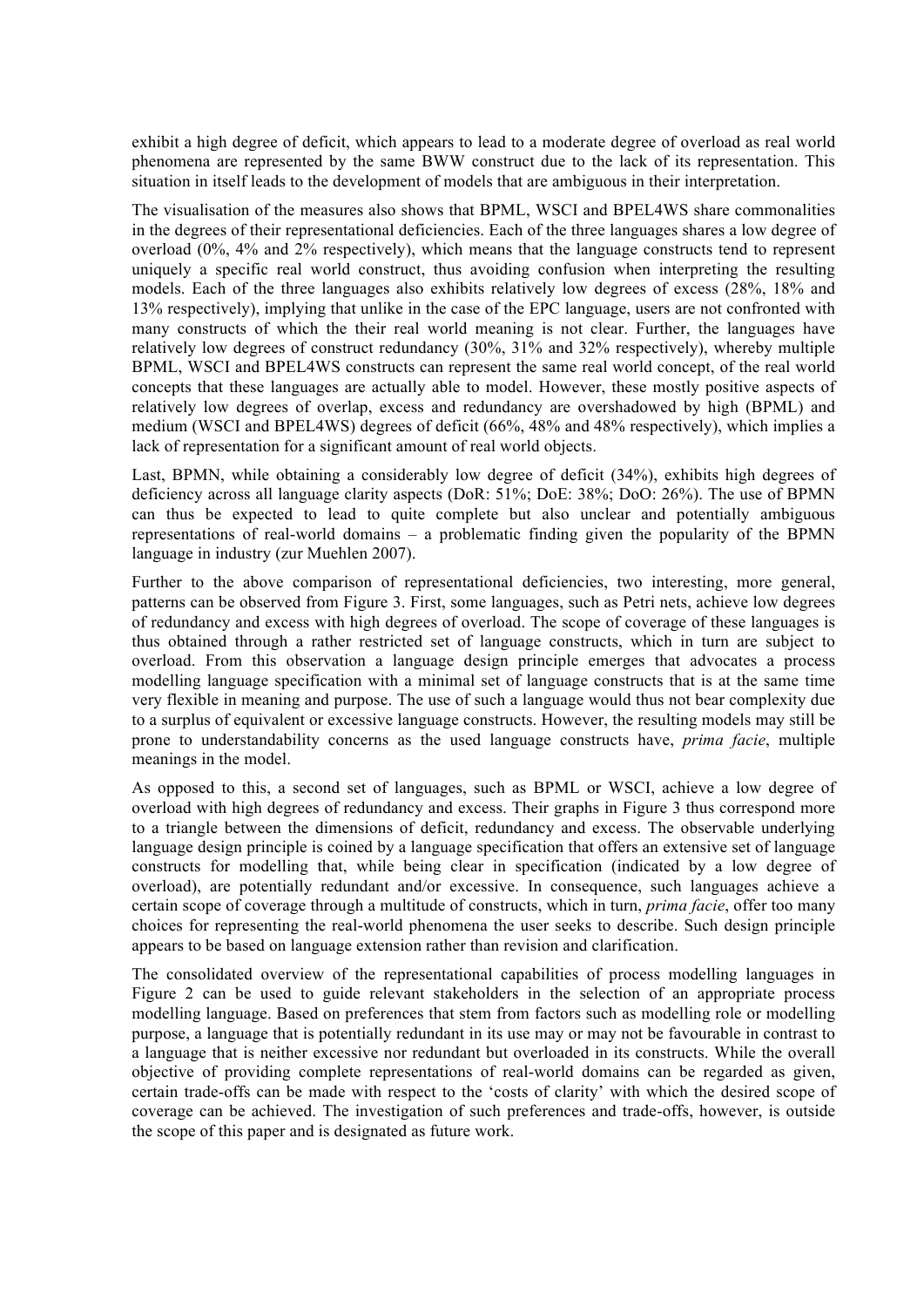# **5 CONCLUSIONS AND FUTURE WORK**

This paper strengthened previous contributions of representational analyses of process modelling languages by presenting a finer granularity of analysis and introducing four measures. The introduced measures are those of degree of deficit (DoD), degree of redundancy (DoR), degree of overload (DoO) and degree of excess (DoE). The application of the measures to previous BWW analyses of process modelling languages leads to a clearer comparison of representational capability of the languages, and a better understanding of the levels and types of potential confusion that may be introduced by the use of these languages. The work uncovered a pattern within the degrees of representational capability and clarity of languages such as BPML, WSCI, BPEL4WS, and to a much lesser extent ebXML, as well as identifying fairly distinct design principles behind languages such as EPC, Petri nets and BPMN.

While the work provides a useful visual comparison of representational deficiencies of the chosen languages, there exist some limitations. First, the original BWW analyses were in some cases performed by different research teams and only consolidated for the purposes of this work. This situation might introduce some inconsistency in the analysis of representation capabilities. Second, not all considered analyses have been empirically validated with the language users, hence at this stage (with the exception of EPC and BPMN) the results indicate *potential* degrees of deficiency as suggested by the BWW representation model. However, our analytical study has led to a number of interesting propositions that can now be tested by means of empirical research strategies. Third, while the four introduced measures offer a quick and objective comparison of the degrees of deficiency, they only indicate the criticality of the deficiency and do not indicate whether any two languages are able to represent the same set of real world concepts. For example, two languages with the same degree of deficit may be able to represent different sets of real world concepts. This situation, in turn, implies that the measures are a useful first step in analysis of a language for its suitability to a given modelling role or purpose, but should be followed by investigating suitability to the modelling task by looking at the full results of the BWW representation mapping.

Future work in this area is continuing with efforts to empirically validate the deficiencies predicted by the application of the BWW representation model for the purpose of analysis of the chosen process modelling languages. We are also investigating complementing the BWW analysis of selected languages with other frameworks that might widen the scope of the comparison.

#### References

Andrews, T., F. Curbera, H. Dholakia, Y. Goland, J. Klein, F. Leymann, et al. (2003). Business Process Execution Language for Web Services. Version 1.1. Retrieved February 10, 2006, from http://xml.coverpages.org/BPELv11-May052003Final.pdf.

Arkin, A. (2002). Business Process Modeling Language. Retrieved January 16, 2006, from http://www.bpmi.org/.

Arkin, A., S. Askary, S. Fordin, W. Jekeli, K. Kawaguchi, D. Orchard, et al. (2002). Web Service Choreography Interface (WSCI) 1.0. Retrieved January 16, 2006, from http://www.w3.org/TR/wsci/.

Bodart, F., A. Patel, M. Sim, and R. Weber (2001) "Should Optional Properties Be Used in Conceptual Modelling? A Theory and Three Empirical Tests," Information Systems Research (12) 4, pp. 384-405.

BPMI.org and OMG (2006). Business Process Modeling Notation Specification. Final Adopted Specification. Retrieved February 20, 2006, from http://www.bpmn.org.

Bunge, M.A. (1977). Treatise on Basic Philosophy Volume 3: Ontology I - The Furniture of the World. Kluwer Academic Publishers, Dordrecht, The Netherlands.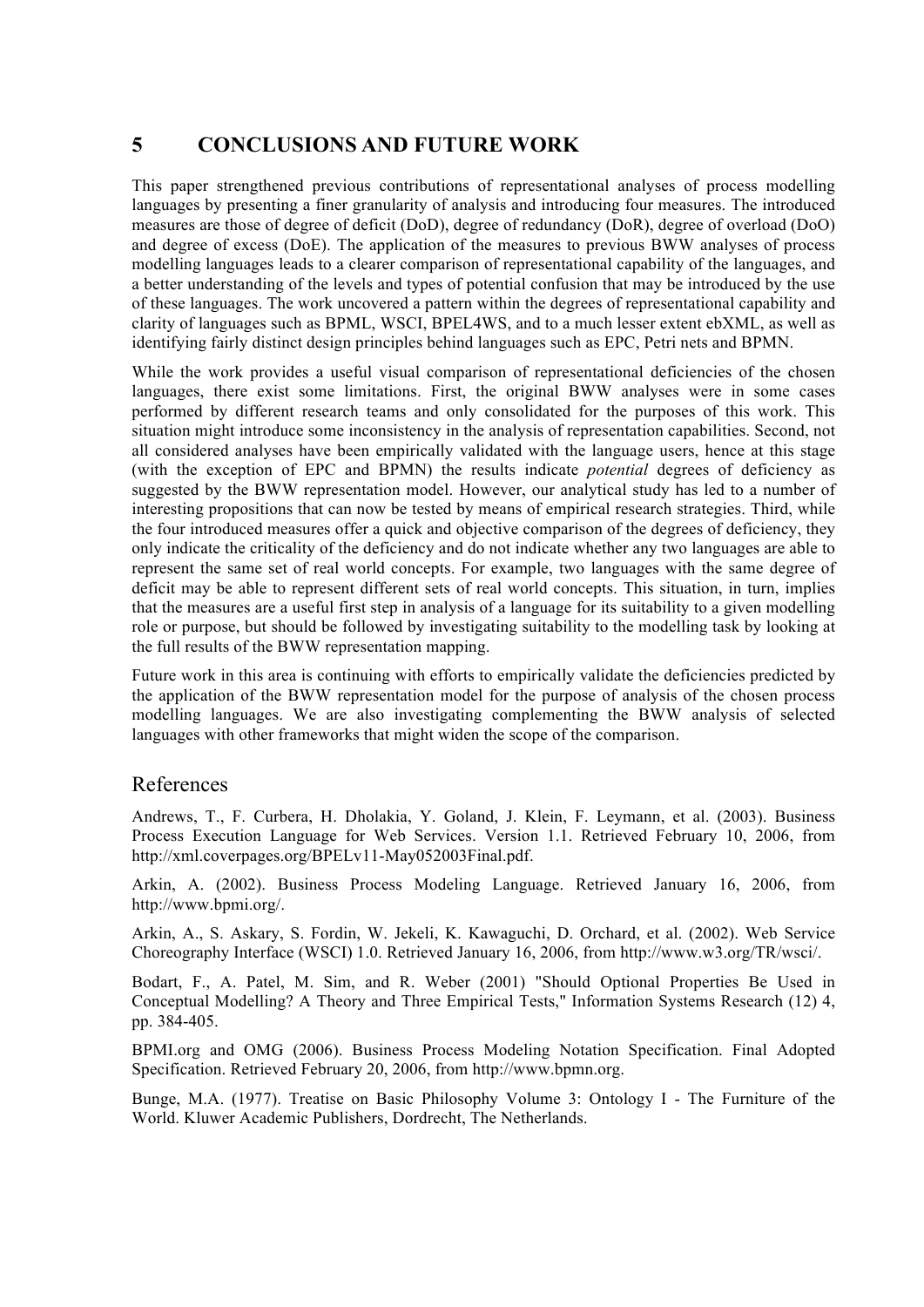Burton-Jones, A. and P. Meso (2006) "Conceptualizing Systems for Understanding: An Empirical Test of Decomposition Principles in Object-Oriented Analysis," Information Systems Research (17) 1, pp. 38-60.

Davies, I., P. Green, M. Rosemann, M. Indulska and S. Gallo (2006). How do Practitioners Use Conceptual Modeling in Practice? Data & Knowledge Engineering, 58 (3), 358-380.

Floyd, C. (1986). A Comparative Evaluation of System Development Methods. In Information System Design Methodologies: Improving the Practice (Olle, T.W., H.G. Sol and A.A. Verrijn-Stuart, Eds.), pp. 19-54, North-Holland, Amsterdam, The Netherlands.

Gartner Group (2007). Creating Enterprise Leverage: The 2007 CIO Agenda. In EXP Premier Report No. January2007. Gartner, Inc, Stamford, Connecticut.

Gemino, A. and Y. Wand (2005) "Complexity and Clarity in Conceptual Modeling: Comparison of Mandatory and Optional Properties," Data & Knowledge Engineering (55) 3, pp. 301-326.

Green, P. (1997) "Use of Information Systems Analysis and Design (ISAD) Grammars in Combination in Upper CASE Tools - An Ontological Evaluation." 2nd CAiSE/ IFIP8.1 International Workshop on Evaluation of Modeling Methods in Systems Analysis and Design, Barcelona, Spain, 1997, pp. 1-12.

Green, P. and M. Rosemann (2000). Integrated Process Modeling. An Ontological Evaluation. Information Systems, 25 (2), 73-87.

Green, P. and M. Rosemann (2001). Ontological Analysis of Integrated Process Models: Testing Hypotheses. Australasian Journal of Information Systems, 9 (1), 30-38.

Green, P. and M. Rosemann (2004). Applying Ontologies to Business and Systems Modeling Techniques and Perspectives: Lessons Learned. Journal of Database Management, 15 (2), 105-117.

Green, P., M. Rosemann and M. Indulska (2005). Ontological Evaluation of Enterprise Systems Interoperability Using ebXML. IEEE Transactions on Knowledge and Data Engineering, 17 (5), 713- 725.

Green, P., M. Rosemann, M. Indulska and C. Manning (2007). Candidate Interoperability Standards: An Ontological Overlap Analysis. Data & Knowledge Engineering, 62 (2), 274-291.

Indulska, M., S. Chong, W. Bandara, S. Sadiq and M. Rosemann (2006). Major Issues in Business Process Management: An Australian Perspective. In Proceedings of the 17th Australasian Conference on Information Systems (Spencer, S. and A. Jenkins, Eds.), Australasian Association for Information Systems, Adelaide, Australia.

Keen, C.D. and C. Lakos (1996). Analysis of the Design Constructs Required in Process Modelling. In Proceedings of the International Conference on Software Engineering: Education and Practice (Purvis, M., Ed.), pp. 434-441, IEEE Computer Society, Dunedin, Ireland.

OASIS (2001). ebXML Business Process Specification Schema Version 1.01. Retrieved March 12, 2005, from http://www.ebxml.org/specs/ebBPSS.pdf.

Opdahl, A.L. and B. Henderson-Sellers (2002). Ontological Evaluation of the UML Using the Bunge-Wand-Weber Model. Software and Systems Modeling, 1 (1), 43-67.

Parsons, J. and L. Cole. (2004) "An Experimental Examination of Property Precedence in Conceptual Modelling." 1st Asian-Pacific Conference on Conceptual Modelling, Dunedin, New Zealand, 2004, pp. 101-110. ACM International Conference Proceeding Series 59.

Petri, C.A. (1962). Fundamentals of a Theory of Asynchronous Information Flow. In IFIP Congress 62: Information Processing (Popplewell, C.M., Ed.), pp. 386-390, North-Holland, Munich, Germany.

Recker, J., M. Indulska, M. Rosemann and P. Green (2006). How Good is BPMN Really? Insights from Theory and Practice. In Proceedings of the 14th European Conference on Information Systems